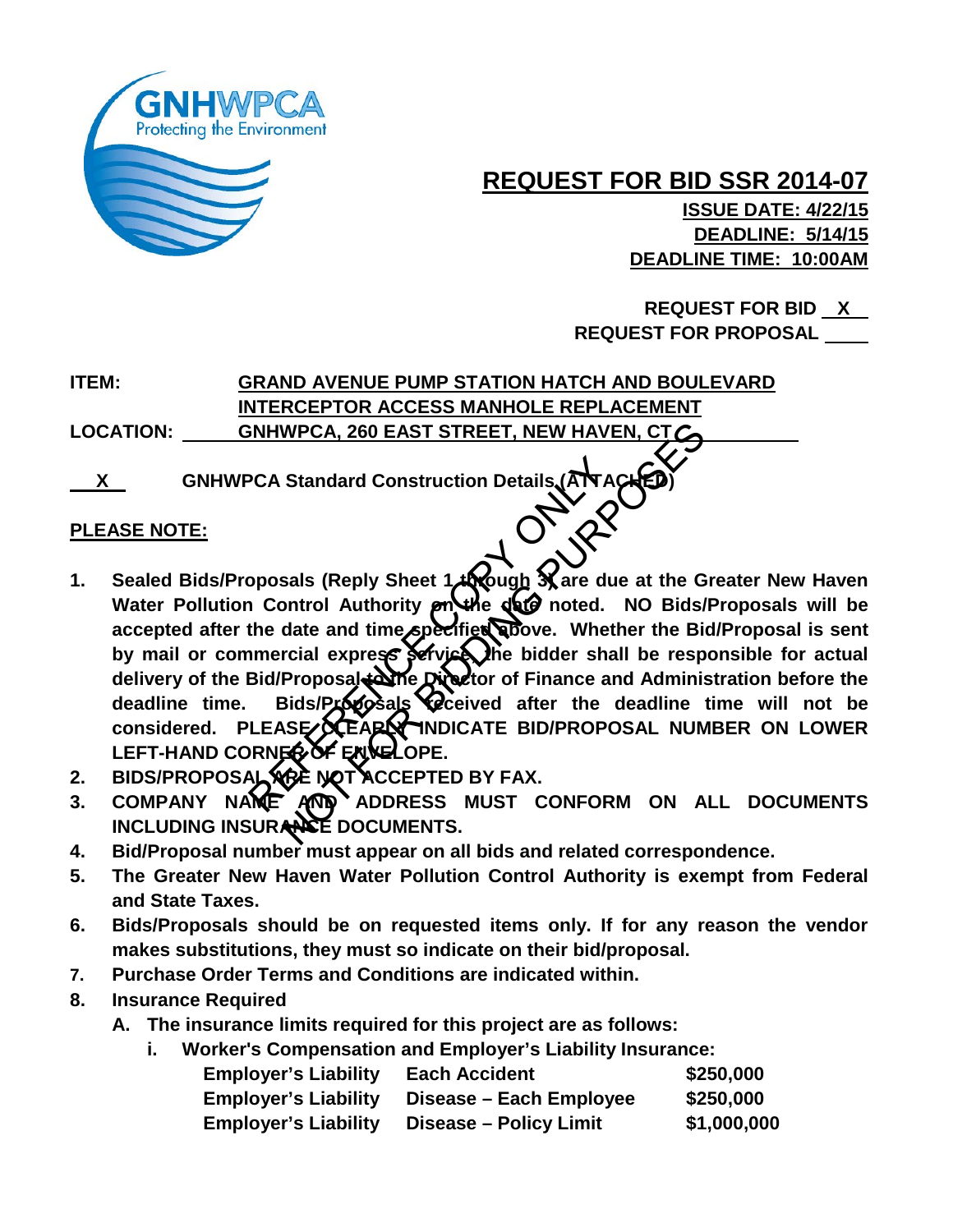- **a. Owner's and Contractor's Protective Liability Insurance for and in the Name of the Greater New Haven Water Pollution Control Authority: N/A**
- **b. Contractor's Protective Public Liability and Property Damage Liability Insurance: N/A**
- **c. Railroad's Protective Public Liability and Property Damage Liability Insurance: N/A**
- **iv. Umbrella Excess Liability Insurance: Each Occurrence \$2,000,000**
- **v. Equipment and Installation Floater: N/A**

- **B.** General additional special insurance requirements in CN
	- i. The period of completed operations coverage to purposes of Commercial General Liability and Excess Umbrella Liability coverage shall be one (1) year **after completion and acceptance of the entirety of the work.**
	- ii. No deductible for any policy shall exceed the sum of \$25,000 without prior **approval by the Authority.**
- **9.** Safety and Health Requirements:  $\vec{F}$  Contractor shall conduct the Work at all times in such a manner as *in insure* the least possible obstruction to traffic. The convenience of the general public and of the residents along and adjacent to the roadway shall be provided for in an adequate and satisfactory manner as the **Engineer may dired** Iditional special insurance requirements in<br>
iod of completed operations coverage<br>
I Liability and Excess Umbreula Liability completion and acceptance<br>
of the entirety of<br>
uctible for any policy Stall exceed the sun<br>
all b Eurrence<br>
and Installation Floater: N/A<br>
onal special insurance requirements include:<br>
of completed operations compage of purposes<br>
biblity and Excess Umbress Liability coverage sh<br>
etion and acceptance of the extirety of

All equipment and **materials shall be placed or stored in such locations so as not to be or to create the danger of becoming a hazard to the traveling public. No section of road shall be closed to the public except by permission of the Authority.**

**The Contractor shall take all precautions necessary and reasonable for the protection of all persons, including employees of both the Contractor and the Authority and members of the public, and for protection of property until the Contractor is notified in writing of the satisfactory completion of the construction Work. The Authority makes no representation to the Contractor concerning the physical conditions or safety of the Project site and the Contractor shall be responsible for the safety of all persons and property affected by performance of the Work. Prior to the commencement of Work, the Contractor shall submit a written safety program for review by the Authority and Engineer. Review by the Authority and Engineer of the Contractor's safety program shall not be construed as an**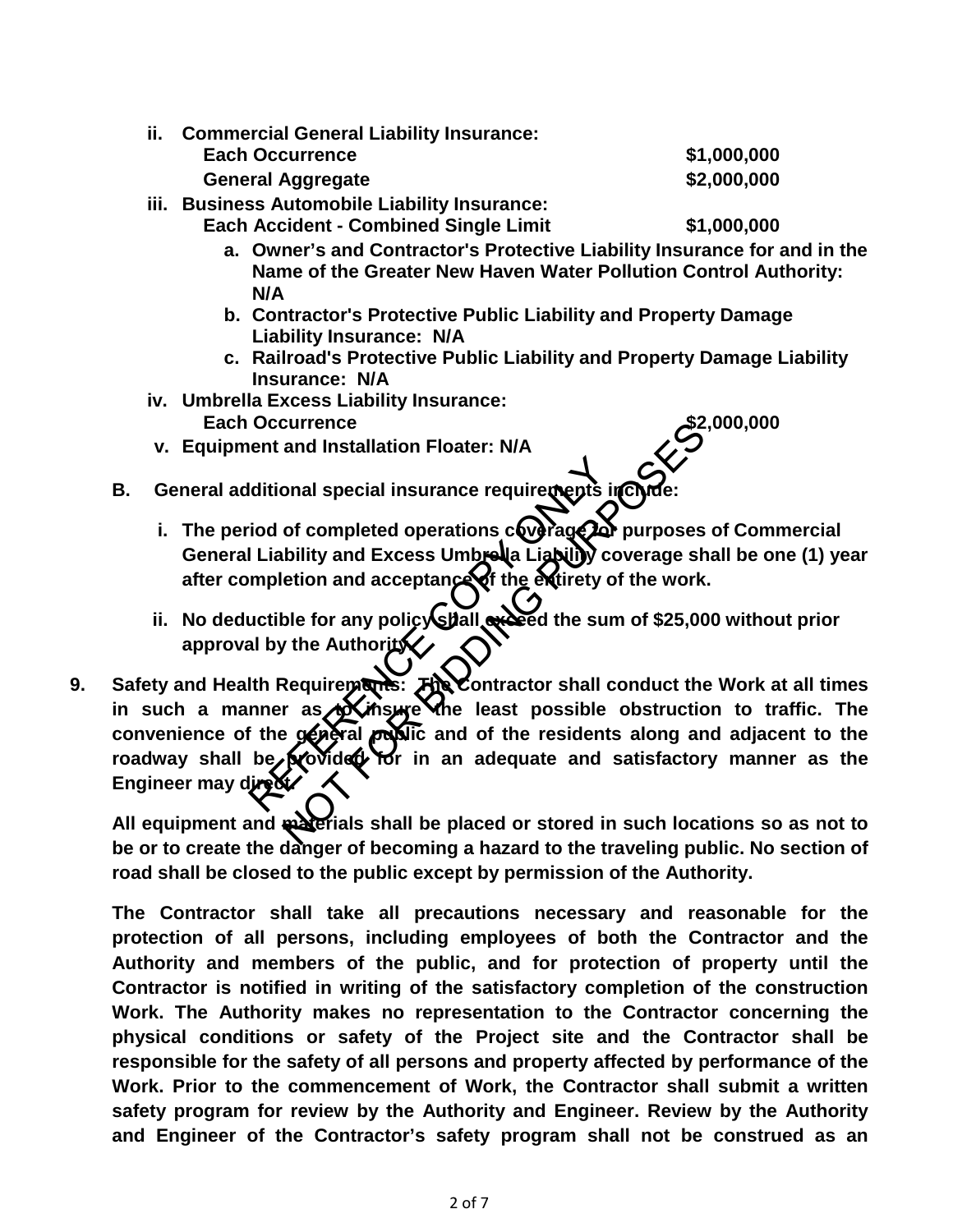**approval of the program or as a waiver of any indemnity or other obligation that the Contractor has to the Authority hereunder.**

**The safety provisions of applicable laws, building, construction and fire safety codes and the latest edition of the "Construction Safety Code, State of Connecticut, Labor Department", approved by the State Labor Commissioner, shall be complied with at all times. A copy of the latest edition of the "Construction Safety Code, State of Connecticut, Labor Department" shall be made available by the Contractor for reference at all times in the Contractor's field office.** 

**The Contractor shall furnish to the Engineer on project two copies of all reports of each accident on the Project or contingent to the prosecution of the Project which involves personal injury requiring treatment by a doctor or loss of time. The Contractor shall also furnish to the Engineer two copies of all accident reports**  involving public liability or property damage. These report **S**hall be on forms **acceptable to the Engineer.**

**Nothing herein shall be construed to relieve the Sontractor from responsibility for** the prosecution of the Work, nor the responsi**bility for damage claims.** 

**An Affirmative Action/Equal Opportunity Employer, M/F/H CAY Gabe Varca, Director of Finance and Administration** The Engineer. ability or property damage. These reports and<br>ngineer.<br>all be construed to relieve the Contractor from<br>the Work, nor the responsibility for the manage claim<br>mative Action/Equal Opportunity Employer, M/F<br>mative Action/Equal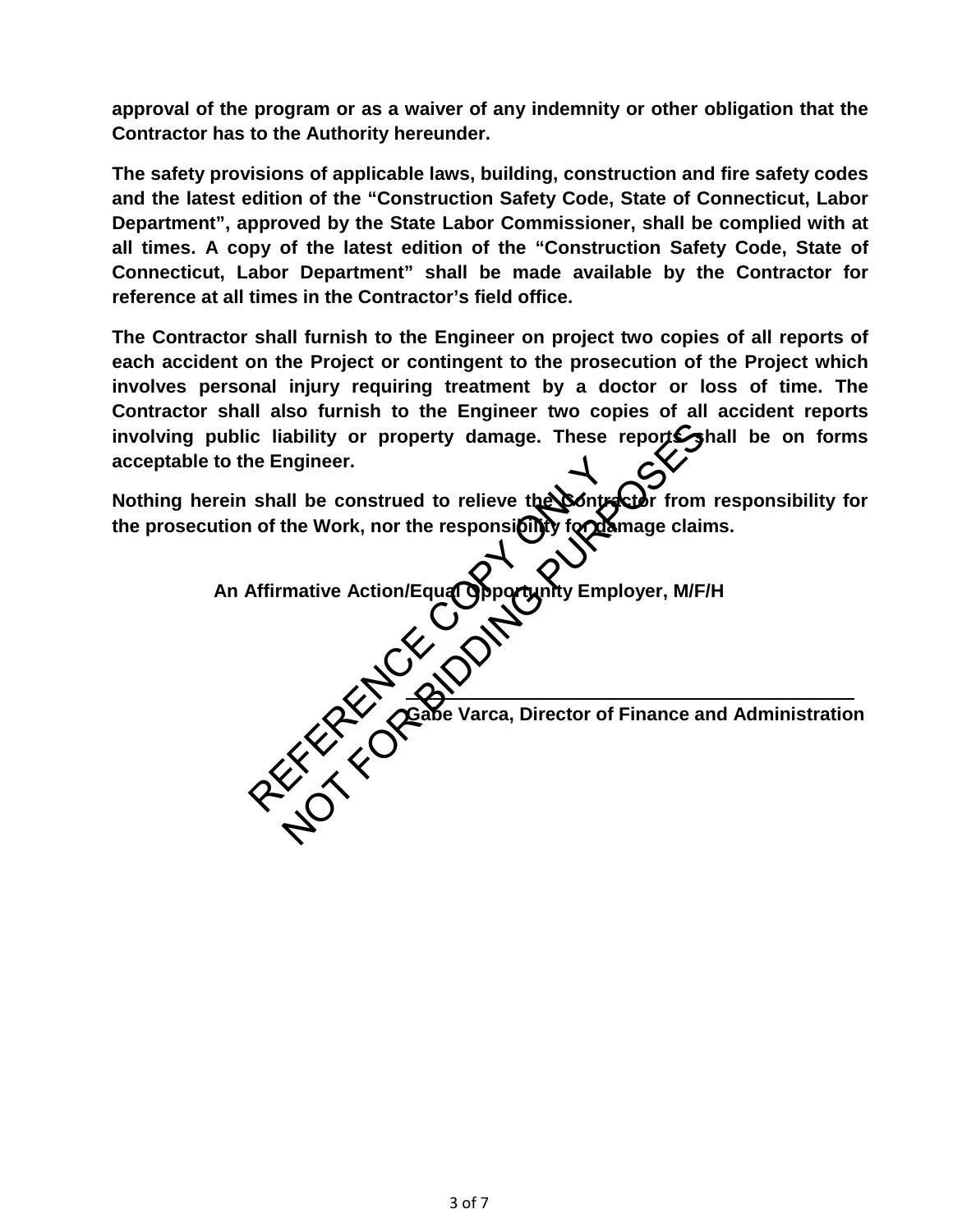### **REPLY SHEET (Page 1 of 3)**

The Contractor shall supply all labor and equipment necessary to perform all work described in the Attachment "A" Plan Set Entitled "**GRAND AVENUE PUMP STATION HATCH AND BOULEVARD INTERCEPTOR ACCESS MANHOLE REPLACEMENT".** Work shall be performed as described within the attached plans consistent with the Authority's Standard Construction Details dated September 2013. The Contractor shall provide pricing in accordance with each of the two locations described. All pricing shall be complete and include all costs including coordination of all City of New Haven and Department of Transportation permitting and traffic requirements. The Contractor is also required to schedule and coordinate all City of New Haven traffic police as may be required. Payment for Police will be reimbursed through a Police allowance item.

The Authority reserves the right to award on a line-by-line basis.

### **REQUIREMENTS: ITEM DESCRIPTION GTY. UNIT PRICE \ \ ^ \ TOTAL** 1. Grand Avenue Pump Station 1 LS Access Hatch Replacement Detail Sheet No. SK-1 2. Boulevard Interceptors Access 1 LS  $\sim$  **6.**  $\sqrt{2}$  = \$ Manhole Replacement Detail Sheet No. SK-2 3. New Haven Police Officers 1 LEST 3 10,000.00 = \$ \_\_\_\_\_\_\_\_\_\_\_\_\_\_\_\_\_\_\_\_\_\_\_\_\_\_\_\_\_ TOTAL BID AMOUNT =  $\sqrt{X}$   $\sqrt{Y}$ **TOTAL BID AMOUNT IN**  WHO Station 1 LS SOUTHOUR Station 1 LS S CONTROL - SACCES 1 LS CONTROL - SACCES 1 LS CONTROL - SACCES 1 LS CONTROL - SACCES 1 LS CONTROL - SACCES 1 LO CONTROL - SACCES 1 LO CONTROL - SACCES 1 LO CONTROL - SACCES 1 LO CONTROL - SACCES 1 LO CONTROL -

**The Contractor shall hold pricing firm for 30 days after bid opening.**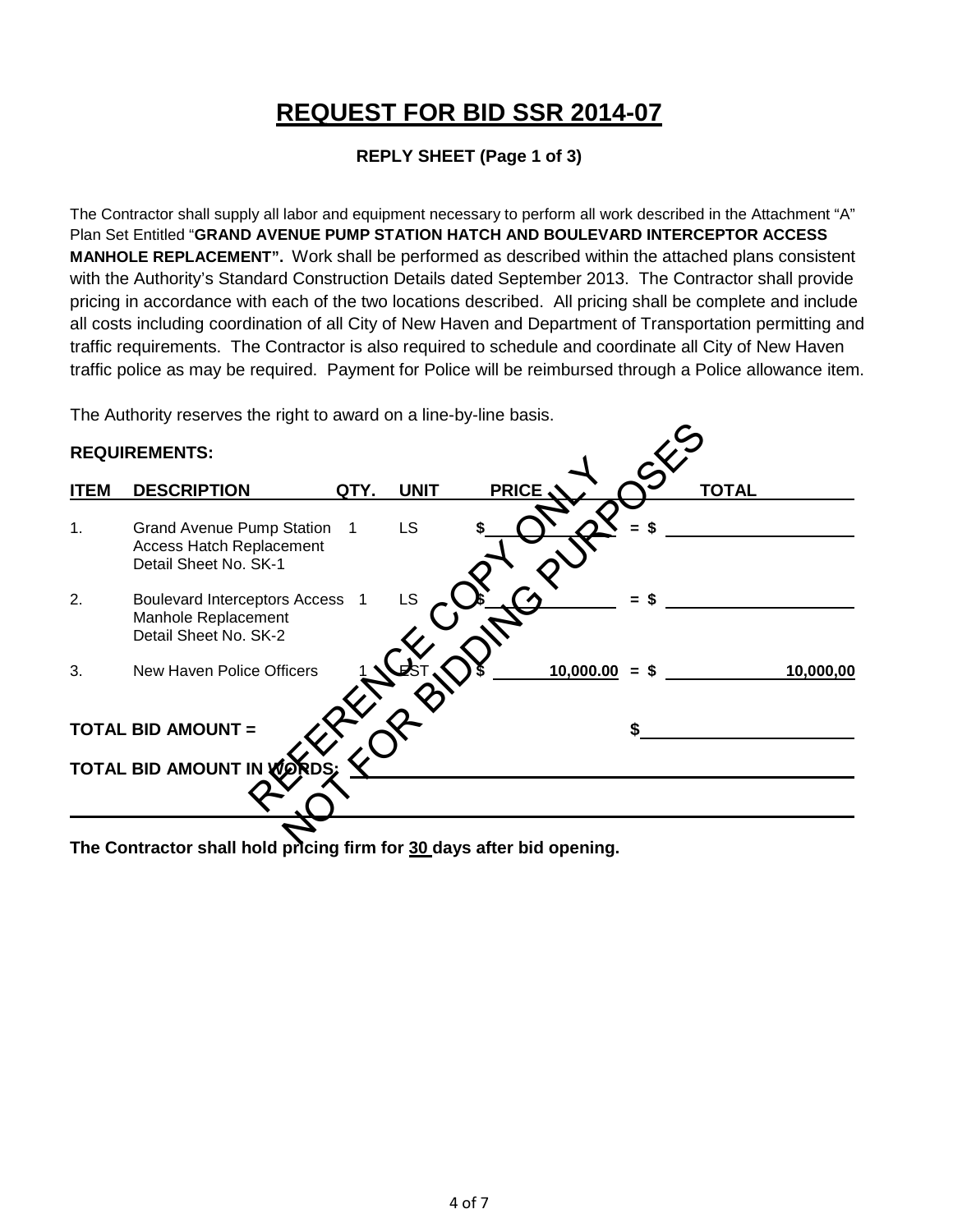#### **REPLY SHEET (Page 2 of 3)**

One payment will be made after completion of all the work. Retainage will not be held on this project unless unforeseen conditions require mutual agreement. Payment for police will be reimbursed as a direct cost pass though upon submittal of receipted bills from the City of New Haven Police Department.

Final payment shall be made after acceptance of the Work performed hereunder, approval of the final determination of such work by the Director of Engineering, and the Contractor's having posted a satisfactory two (2) year maintenance bond with the Authority in the amount of twenty-five percent (25%) of the final contract amount. The Contractor shall notify the Authority in writing one (1) year after the acceptance of the job by the Authority. At that time the Authority will make a field inspection of the repair/closure location and the Contractor will correct any deficiencies that may exist. The contractor will notify the Authority in writing sixty (60) days before the expiration of the maintenance bond and again the Engineer and Contractor will inspect the Project area for deficiencies and direct accordingly.

| repair/closure location and the Contractor will correct any deficiencies that may exist. The contractor wi<br>notify the Authority in writing sixty (60) days before the expiration of the maint enance bond and again the |
|----------------------------------------------------------------------------------------------------------------------------------------------------------------------------------------------------------------------------|
| Engineer and Contractor will inspect the Project area for deficiencies and diceptaccordingly.                                                                                                                              |
| The Contractor shall complete the work within $\_\,30\_\,$ calendary days after the contract is awarded.                                                                                                                   |
| <b>Exceptions:</b>                                                                                                                                                                                                         |
|                                                                                                                                                                                                                            |
|                                                                                                                                                                                                                            |
|                                                                                                                                                                                                                            |
|                                                                                                                                                                                                                            |
| In submitting this bid/proposal to ally authorized undersigned declares that the entity on behalf of which                                                                                                                 |
| this bid is made is, or they and the only person or persons interested in the said bid; that the bid is made                                                                                                               |
| without any connection mill on parson making another bid for the same contract; that the bid is in a                                                                                                                       |
| respects fair and without collusion, fraud or mental reservation; and that no official of the Greater Nev                                                                                                                  |
| Haven Water Pollution Contor Authority, or any person in the employ of the Authority is directly of                                                                                                                        |

In submitting this bid/proposal the duly authorized undersigned declares that the entity on behalf of which this bid is made is, or they are, the only person or persons interested in the said bid; that the bid is made without any connection with any person making another bid for the same contract; that the bid is in all respects fair and without collusion, fraud or mental reservation; and that no official of the Greater New Haven Water Pollution Control Authority, or any person in the employ of the Authority is directly or indirectly interested in said bid or in the supplies or work to which it relates, or in any portion of the profits thereof.

#### **Contractor's Name:**

#### **Authorized Signature:**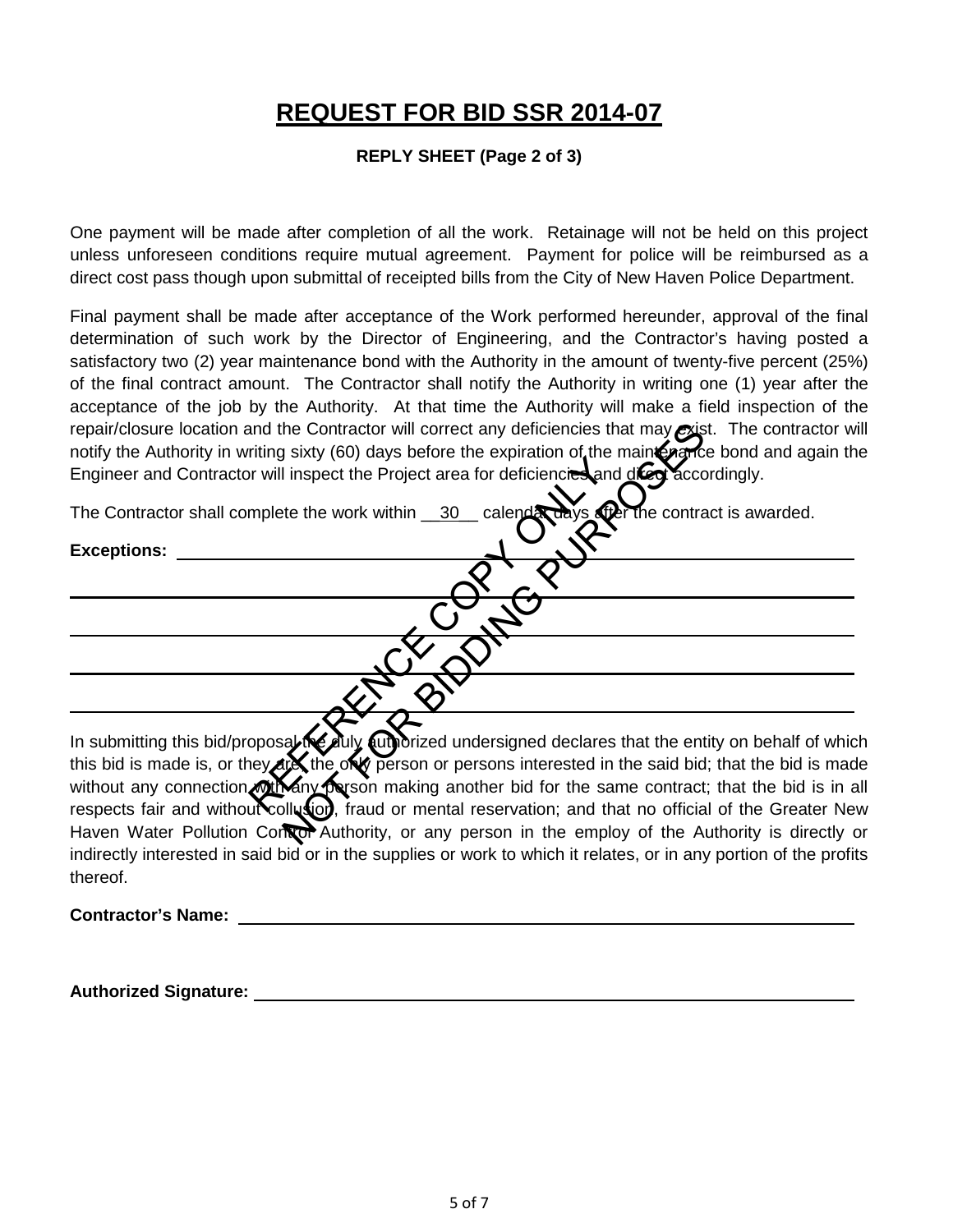**REPLY SHEET (Page 3 of 3)** 

#### **CRITERION FOR EVALUATION OF BIDS**

The Greater New Haven Water Pollution Control Authority is not considering price alone. The criteria used in evaluating bids received will include, but not be limited to, the following:

- 1. Price of work
- 2. Ability of contractor to deliver work in a timely fashion
- 3. Delivery terms and conditions.
- 4. Insurance as required
- 

| 4. Insurance as required                                                                                                                                                                                                       |  |  |
|--------------------------------------------------------------------------------------------------------------------------------------------------------------------------------------------------------------------------------|--|--|
| 5. Exceptions taken to the language or specs of this Request for Bid.                                                                                                                                                          |  |  |
|                                                                                                                                                                                                                                |  |  |
|                                                                                                                                                                                                                                |  |  |
| <b>CONTRACTOR INFORMATION:</b>                                                                                                                                                                                                 |  |  |
|                                                                                                                                                                                                                                |  |  |
|                                                                                                                                                                                                                                |  |  |
|                                                                                                                                                                                                                                |  |  |
|                                                                                                                                                                                                                                |  |  |
|                                                                                                                                                                                                                                |  |  |
|                                                                                                                                                                                                                                |  |  |
|                                                                                                                                                                                                                                |  |  |
| $^2AX#$<br>TELEPHONE # ________                                                                                                                                                                                                |  |  |
|                                                                                                                                                                                                                                |  |  |
| <b>E-MAIL ADDRESS</b>                                                                                                                                                                                                          |  |  |
| WEB SITE                                                                                                                                                                                                                       |  |  |
|                                                                                                                                                                                                                                |  |  |
| AUTHORIZED SIGNATIONS                                                                                                                                                                                                          |  |  |
|                                                                                                                                                                                                                                |  |  |
| PRINT NAME                                                                                                                                                                                                                     |  |  |
|                                                                                                                                                                                                                                |  |  |
| <b>TITLE</b>                                                                                                                                                                                                                   |  |  |
|                                                                                                                                                                                                                                |  |  |
| TAXPAYER IDENTIFICATION NO. Under the material contract of the state of the state of the state of the state of the state of the state of the state of the state of the state of the state of the state of the state of the sta |  |  |
|                                                                                                                                                                                                                                |  |  |
| <b>INCORPORATED IN THE STATE OF</b>                                                                                                                                                                                            |  |  |

**Vendors are encouraged to register as an Authority Vendor on our website [\(www.gnhwpca.com\)](http://www.gnhwpca.com/). Registered vendors will receive automatic notifications of future bids and have access to detailed project information from past and present projects. Please click the "Doing Business With GNHWPCA / Vendor Portal" link on the website and you will be instructed on how to register.**